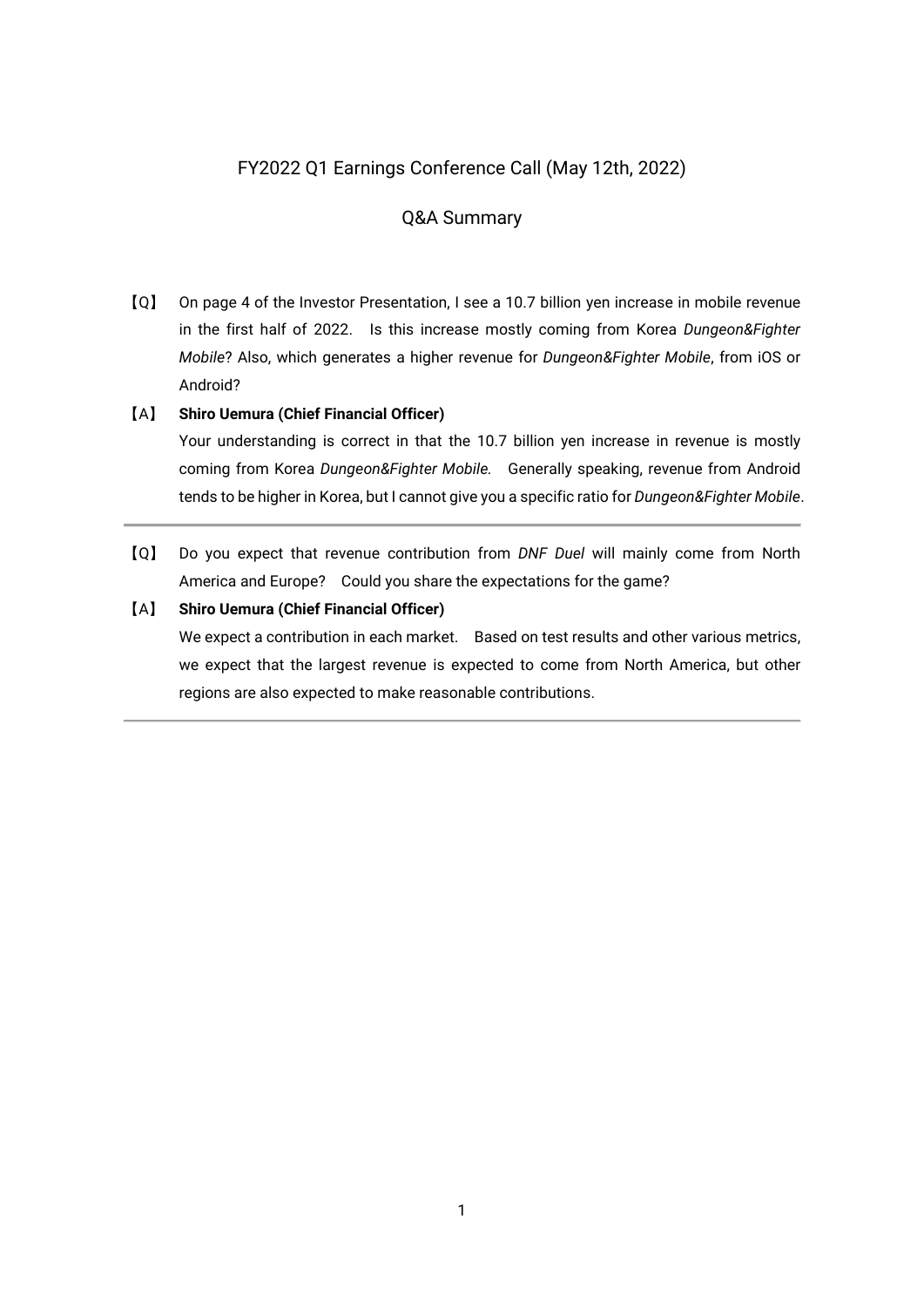【Q】 Regarding China *Dungeon&Fighter*, why do you expect larger growth than usual in Q2? Have user trends changed compared to the past? Also, how sustainable do you think the current trend is?

### 【A】 **Shiro Uemura (Chief Financial Officer)**

Under the leadership of the new director who assumed office last August, we have been making efforts to reduce the burden users have been feeling in the game. As a result, we were able to achieve year-on-year growth in Q1 and believe that the game has bottomed out. If we can maintain the good momentum following the Labor Day update, we believe that we will be able to achieve recovery in the game.

However, the recent growth is primarily led by core users. Therefore, we believe that it is very important to retrieve sleeping users with the Level Cap Release scheduled in Q2.

While we are seeing a sign of turnaround and we think we can retain the good momentum, we will continue to carefully manage the daily operations of the game.

【Q】 Korea *Dungeon&Fighter Mobile* was off to a good start, but how long do you think this trend can be sustained?

#### 【A】 **Shiro Uemura (Chief Financial Officer)**

There are three reasons for the strength of *Dungeon&Fighter Mobile*.

First, *Dungeon&Fighter Mobile* leverages very popular and strong IP.

Second, users are able to gain the same experience on mobile as the PC version. We provide high quality content optimized for mobile device. Also, we developed a sufficient amount of content.

Third, the current mobile game market in Korea is dominated by MMORPGs which are characterized by heavy monetization and auto-play feature. However, *Dungeon&Fighter Mobile* does not have the auto-play function and is a fully manual action RPG. This differentiates the game from other games in the market, leading to the game being wellreceived by users.

In addition to these, we are making full use of our knowledge gained in long-term operation of the PC *Dungeon&Fighter* to maintain the current strong momentum.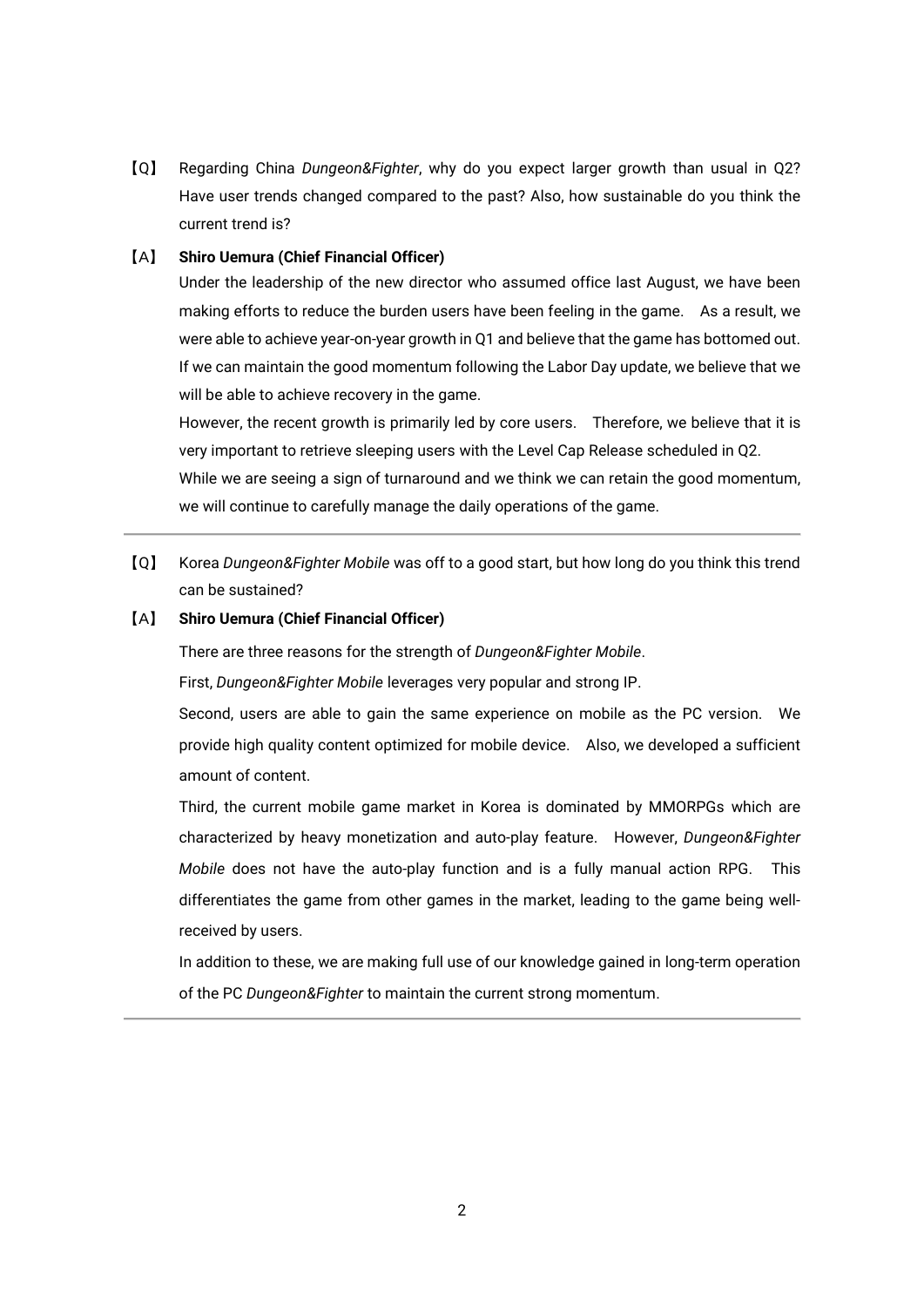【Q】 While many investors recognize Nexon as a game publisher, you have recently been describing yourself as "an operator of Virtual Worlds". How are you defining yourself?

#### 【A】 **Owen Mahoney (Chief Executive Officer)**

The games business has provided a discrete experience. When I started in the game business 22 years ago, we used to think of it as "putting boxes through the channel", which meant burning the game content onto a disc, sticking that into a box and selling that. Then, that transitioned into downloadable online content, but it still remained a discrete experience.

Rather than being a publisher of this discrete experience, we are an operator of Virtual Worlds. It is a virtual world, but it is a world that you go to. You will have virtual experiences with other avatars, and it has a society and a currency. So, the first lens to look at this is from the users' view and how they experience the world over time. Secondly, to deliver a compelling experience for the user, we need to ask ourselves "what do we need to do as an operator?"

The first thing that we need to ensure is the long-term continuation of the user experience. Longevity is key to our business model. This would immediately lead us to questions like, "How does the economy work, and how do interactions between the players work in this Virtual World?"

This frame is very helpful to us, in not only deciding how we operate our business, but also the things we are not going to do, for example, super casual games or offline games.

【Q】 Would *ARC Raiders* be a "put it in the box" kind of game or should we expect this to be another Virtual World in which the content would continue to get updated?

#### 【A】 **Owen Mahoney (Chief Executive Officer)**

I will let marketing team to take the lead on the explanation beyond what we have shown publicly. But longevity is the keyword. We are definitely thinking longevity. To describe why that is, let me back up and remind everybody on how we got together with Embark in the first place.

Embark chose Nexon over a number of other really good companies to work with because Embark favored the longevity of our franchises like *Dungeon&Fighter*, *MapleStory*, *Sudden Attack, KartRide*r*.* Our approach to how to make Virtual Worlds last and grow indefinitely is what was most appealing to them. So, you can imagine the yin and yang of Nexon and Embark in which we take Embark's capability to create AAA games and combine that with our capability in making forever franchises that have indefinite length. We both thought that would be very powerful.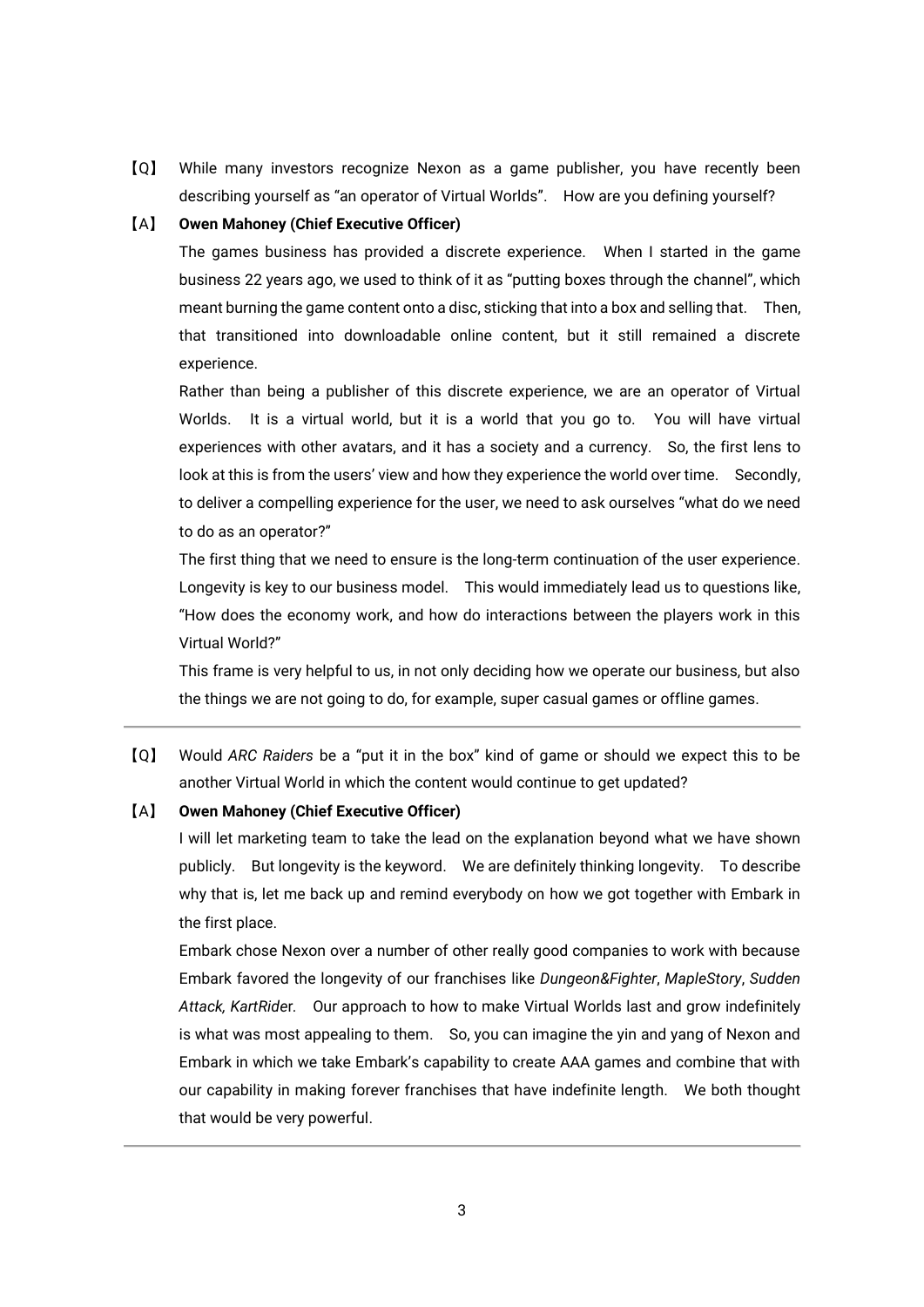【Q】 I would like to ask about Level Cap Release in China *Dungeon&Fighter*. My understanding for Level Cap Release is the update for core users while you are encouraging light users to return. How should we understand that? The number of paying users decreased while ARPPU increased year-over-year in Q1. Under this trend, I'm concerned that it may be more difficult for light users to return if you introduce the Level Cap Release. How will you strike the balance?

#### 【A】 **Shiro Uemura (Chief Financial Officer)**

We believe that China *Dungeon&Fighter* has bottomed out in Q1. Since Q3 of last year, we have been making efforts to reduce the burden on users. As a result, we achieved year-onyear growth in Q1. While we saw an increase in ARPPU, we also saw an improvement in a decrease rate of paying users year-over-year. In April, the number of paying users increased year-over-year driven by well-received Labor Day update.

Although the game's revenue is mainly driven by core users, we believe the game is becoming more enjoyable for light and middle users as well. We are seeing a sign of recovery and we believe that we need to revitalize the game by conducting Level Cap Release for the solid recovery.

Level Cap Release is not necessarily the update only for core users. The Level Cap Release last time gave you the impression that it is for core users as it was conducted in a situation where the portion of core users was on an increasing trend. This time, however, we are at a stage where we are making the game more enjoyable for light and middle users. So, we believe that it is turning into an environment where sleeping users as well as light and middle users are able to return by revitalizing the game through Level Cap Release.

We have not yet reached full recovery, but we have definitely bottomed out and the game is showing a sign of recovery. We hope to solidify this recovery with the Level Cap Release.